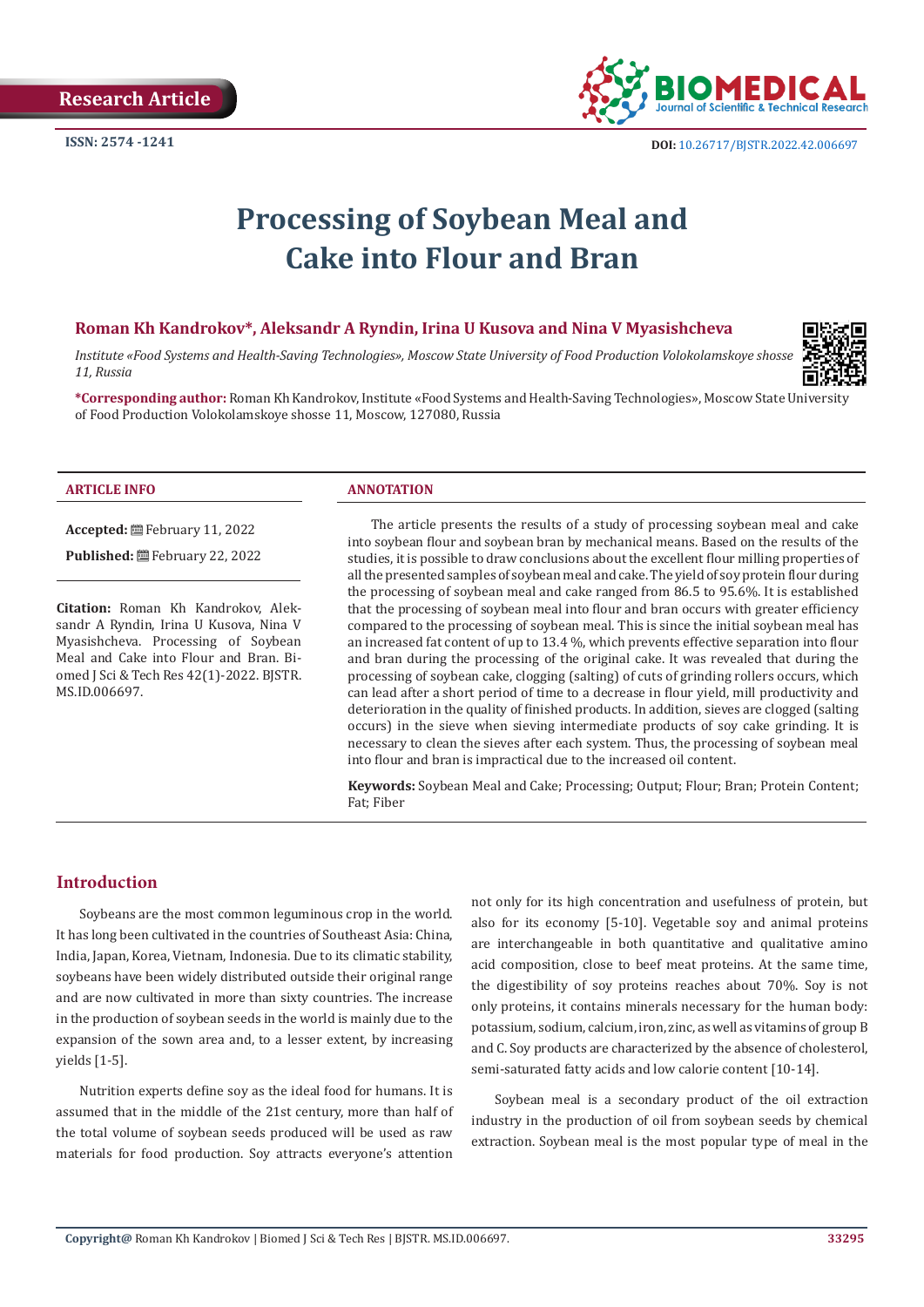world. Its production volume in the world reaches about 130 million tons. Soybean meal has found wide application as the main protein additive to the feed of farm animals and in the production of various food products. The purpose of this research is to develop a technology for processing soybean meal and cake into flour and bran by mechanical means.

#### **Research Materials and Methods**

In the studies conducted at the Department of Grains, Bakery and Confectionery Technologies of the Federal State Budgetary Educational Institution of Higher Education "MSUPP", experiments were conducted on the separation into anatomical parts of the initial samples of soybean meal and soybean cake by mechanical means using a roller machine. The object of the study was two samples of soybean meal and two samples of soybean meal with different content of protein, fiber and fat, obtained from two different enterprises. Table 1 presents the chemical composition of the presented samples of soybean meal and cake as objects of study.

Grinding of the initial samples of soybean meal and soybean cake was carried out at the laboratory grinding mill MLP-4 with rifled rollers. The main mechanical and kinematic indicators of the mill MLP-4 are as follows: productivity - up to 100 kg / h, speed of fastrotating roller 5.0 m / s, differential 1.5, arrangement of grooves back on the back, number of grooves on the 1st running centimeter - 8 pieces, slope of grooves 7%. The developed technological scheme for processing soybean meal and cake into flour and bran consists of only 3 grinding systems. Modes and parameters of grinding on roller machines for all samples of soybean meal and soybean meal

remained unchanged. Sifting of intermediate products of soy meal and soybean meal grinding and flour sowing was carried out at the sieving of the MLP-4 mill, consisting of a set of 3 sieves, including 2 grits and one flour sieve.

The chemical and physicochemical parameters of the initial samples of soybean meal and cake, as well as the fractions of soybean flour and soybean bran obtained after grinding, were determined on the infrared grain and flour analyzer OF the INFRALUM® FT-12 (manufactured in Russia).

#### **Results and Discussion**

At the first stage of research, grinding of the initial samples of soybean meal and cake was carried out to obtain flour and bran at the MLP-4 laboratory grinding mill with rifled rollers to determine the potential flour milling properties. The data obtained are presented in tables 2-4. As can be seen from Table 2, the total yield of soy protein flour was 93.8%, and the yield of soy bran was 6.2%. The yield of the highest protein fraction of soybean flour was 64.6%, and the yield of the lowest protein fraction of soybean flour was 5.6%. As can be seen from Table 3, the total yield of soy protein flour was 95.6%, and the yield of soy bran was only 4.4%. The yield of the highest protein fraction of soybean flour was 70.1%, and the yield of the lowest protein fraction of soybean flour was 4.7%. As can be seen from Table 4, the total yield of soy protein flour was only 86.5%, and the yield of soy bran was 13.5%. The yield of the highest protein fraction of soybean flour was 54.8%, and the yield of the lowest protein fraction of soybean flour was 8.6%.

**Table 1:** Chemical composition of initial samples soybean meal and soybean meal.

| Name of the sample | Protein, % | Fats, % | Moisture, % | Fiber, % |
|--------------------|------------|---------|-------------|----------|
| Soybean meal No. 1 | 44.98      | 1,41    | 7,22        | 5,45     |
| Soybean meal No. 2 | 40.29      | 2,39    | 9,25        | 4,62     |
| Soybean meal No 1  | 28,76      | 9,46    | 6,6         | 17,48    |
| Soybean meal No 1  | 33,21      | 13.41   | 9,92        | 13,26    |

**Table 2:** Yield and extraction of soybean flour for all technological systems in the processing of soybean meal No. 1.

| Name of the system | Came to the system, gr. | Similar product, | Pass through product, % | Cure, $\%$ |
|--------------------|-------------------------|------------------|-------------------------|------------|
| 1 grinding system  | 100                     | 35,4             | 64,6                    | 64,6       |
| 2 grinding system  | 35,4                    | 11,8             | 23,6                    | 66,7       |
| 3 grinding system  | 11.8                    | 6.2              | 5,6                     | 47.8       |
| Total              |                         | 6.2              | 93.8                    |            |

**Table 3:** Yield and extraction of soybean flour for all technological systems during the processing of soybean meal No. 2.

| Name of the system | Came to the system, %. | Similar product, | Pass through product, % | Cure, $%$ |
|--------------------|------------------------|------------------|-------------------------|-----------|
| 1 grinding system  | 100                    | 29,6             | 70,1                    | 70,1      |
| 2 grinding system  | 29,6                   | 8.7              | 20,8                    | 70,5      |
| 3 grinding system  | 8,7                    | 4.4              | 4.7                     | 53,6      |
| Total              |                        | 4.4              | 95,6                    |           |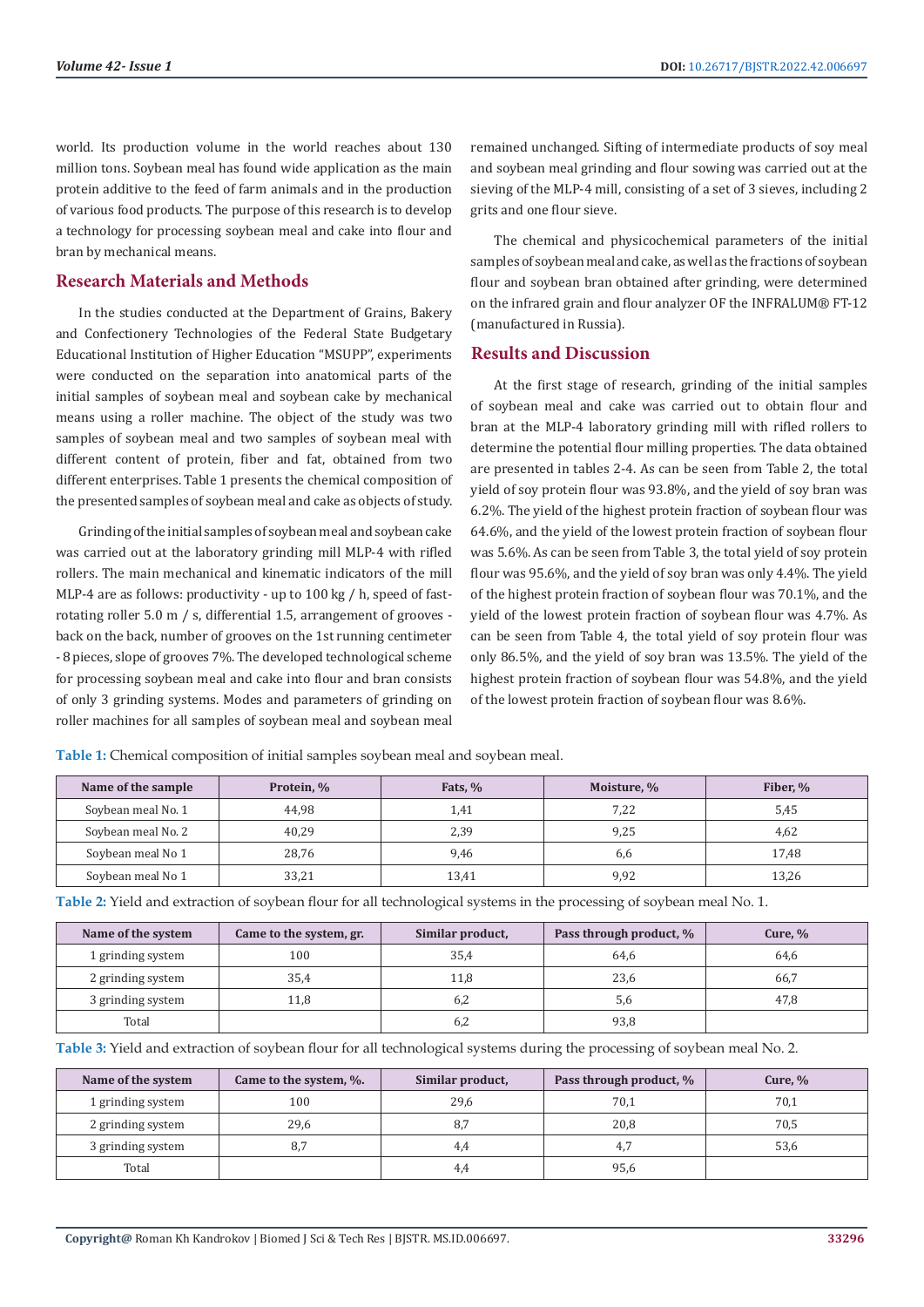As can be seen from Table 4, the total yield of soy protein flour was 91.7%, and the yield of soy bran was 8.3%. The yield of the highest protein fraction of soybean flour was 65.1%, and the yield of the lowest protein fraction of soybean flour was 8.3%. At the second stage of research, the chemical composition of the initial samples of soybean meal and cake and the products of their processing obtained on a roller machine from all technological systems was determined (Tables 5-8). The chemical composition of the initial samples of soybean meal and cake, as well as those

obtained from them as a result of mechanical processing of soybean flour and soybean bran, are presented in tables 6-9. As can be seen from Table 6, the protein content in the highest protein fraction of soybean flour was 47.53% with a yield of 64.6%, and the protein content in soybean bran was 16.16% with a yield of 6.2%. As can be seen from Table 7, the protein content in the highest protein fraction of soybean flour was 43.15% with a yield of 70.1%, and the protein content in soybean bran was 19.22% with a yield of 4.4%.

**Table 4:** Output and extraction of soybean flour for all technological systems during processing of soybean cake No. 1.

| Name of the system | Came to the system, gr. | Similar product, | Pass through product, % | Cure, $%$ |
|--------------------|-------------------------|------------------|-------------------------|-----------|
| 1 grinding system  | 520                     | 44,2             | 54,8                    | 54,8      |
| 2 grinding system  | 44,2                    | 22,1             | 22,1                    | 50,0      |
| 3 grinding system  | 22,1                    | 13.5             | 8,6                     | 41.7      |
| Total              |                         | 13,5             | 86,5                    |           |

**Table 5:** Output and extraction of soybean flour for all technological systems during processing of soybean cake No. 2.

| Name of the system | Came to the system, % | Similar product, % | Pass through product, % | Cure, $%$ |
|--------------------|-----------------------|--------------------|-------------------------|-----------|
| 1 grinding system  | 100                   | 34.9               | 65,1                    | 65,1      |
| 2 grinding system  | 34,9                  | 16,6               | 18,3                    | 52,4      |
| 3 grinding system  | 16,6                  | 8.3                | 8,3                     | 50,0      |
| Total              |                       | 8,3                | 91,7                    |           |

**Table 6:** Chemical composition of the initial sample of high-protein soybean meal No. 1 and products of its processing.

| <b>Product Name</b>                    | Protein, % | Moisture, % | Fiber. % | Fat, $%$ |
|----------------------------------------|------------|-------------|----------|----------|
| Protein flour after 1 grinding system  | 47.53      | 7.32        | 4.8      | 1,55     |
| Protein flour after 2 grinding systems | 45.84      | 7,23        | 5,22     | 1,37     |
| Protein flour after 3 grinding systems | 38.45      | 6,98        | 8.29     | 1,57     |
| Soybean bran after 3 grinding systems  | 19.16      | 6,77        | 18.43    | 1,69     |

**Table 7:** Chemical composition of the initial sample of high-protein soybean meal No. 2 and products of its processing.

| <b>Product Name</b>                    | Protein, % | Moisture, % | Fiber. % | Fat, $%$ |
|----------------------------------------|------------|-------------|----------|----------|
| Protein flour after 1 grinding system  | 43.15      | 9,35        | 4.28     | 2,06     |
| Protein flour after 2 grinding systems | 41.47      | 9,19        | 4.88     | 2,00     |
| Protein flour after 3 grinding systems | 34.9       | 8.79        | 7.82     | 2,36     |
| Soybean bran after 3 grinding systems  | 19,22      | 8,96        | 17.05    | 2,75     |

As can be seen from Table 8, the protein content in the highest protein fraction of soybean flour was 31.57% with a yield of 54.8%, and the protein content in soybean bran was 19.94% with a yield of 13.5%. As can be seen from Table 9, the protein content in the highest protein fraction of soybean flour was 36.04% with a yield of 65.1%, and the protein content in soybean bran was 15.87% with a

yield of 8.3%. Analyzing the data obtained from Tables 6-9, it can be seen that the processing of soybean meal into flour and bran occurs with greater efficiency compared to the processing of soybean meal. This is due to the fact that the original soybean meal has an increased fat content of up to 13. %, which prevents the effective separation of the original cake into flour and bran.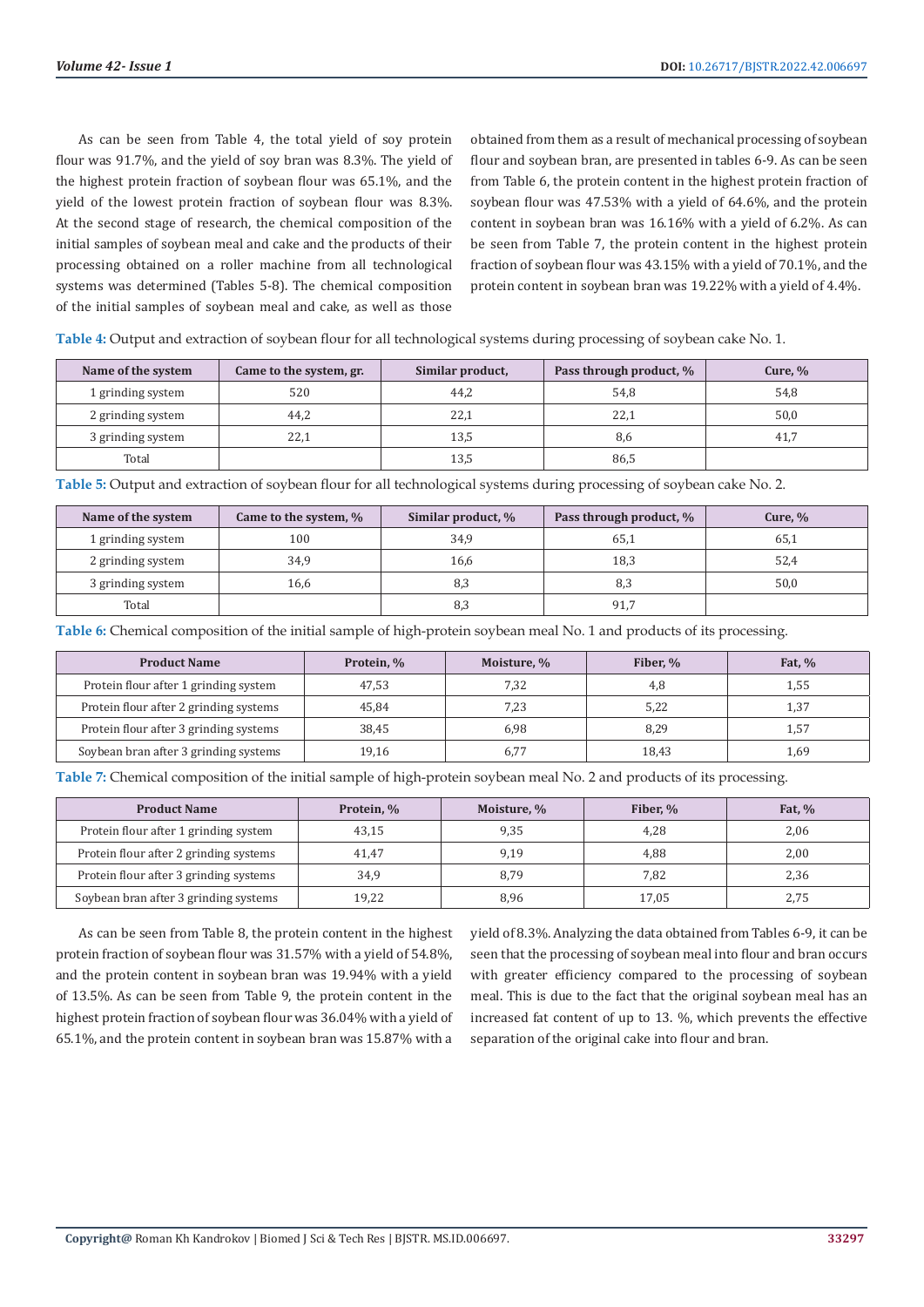| <b>Product Name</b>                    | Protein, % | Moisture, % | Fiber. % | <b>Fat, %</b> |
|----------------------------------------|------------|-------------|----------|---------------|
| Protein flour after 1 grinding system  | 31.57      | 6.73        | 14.26    | 9,66          |
| Protein flour after 2 grinding systems | 29,95      | 6.58        | 16.14    | 9,53          |
| Protein flour after 3 grinding systems | 26,05      | 6.57        | 19.14    | 9,07          |
| Soybean bran after 3 grinding systems  | 19.94      | 6,73        | 25,69    | 7,91          |

**Table 8:** Chemical composition of the initial soybean sample cake No. 1 and products of its processing.

**Table 9:** Chemical composition of the initial soybean sample cake No. 2 and products of its processing.

| <b>Product Name</b>                    | Protein, % | Humidity, % | Fiber. % | $_{\rm Fat, \%}$ |
|----------------------------------------|------------|-------------|----------|------------------|
| Protein flour after 1 grinding system  | 36.04      | 8,15        | 7.42     | 13,82            |
| Protein flour after 2 grinding systems | 34.43      | 7.76        | 8,14     | 13.44            |
| Protein flour after 3 grinding systems | 32.18      | 7,69        | 9,13     | 12.94            |
| Soybean bran after 3 grinding systems  | 15,87      | 8,08        | 12,14    | 10,93            |

## **Findings**

Based on the results of the studies, it is possible to draw conclusions about the excellent flour milling properties of all the presented samples of soybean meal and cake. The yield of soy protein flour ranged from 86.5 to 95.6%. It is established that the processing of soybean meal into flour and bran occurs with greater efficiency compared to the processing of soybean meal. This circumstance is due to the fact that in the original soybean cake there is an increased fat content of up to 13%," which prevents the effective separation into flour and bran during the processing of the original cake. It is worth noting that during the processing of soybean cake, clogging (salting) of the cuts of the grinding rollers occurs, which can lead after a short period of time to a decrease in the yield of flour, the productivity of the mill and a deterioration in the quality of the finished product. In addition, sieves are clogged (salting occurs) in the sieve when sieving intermediate products of soy cake grinding. It is necessary to clean the sieves after each system. Thus, the processing of soybean cake into flour and bran is impractical due to the increased oil content.

## **Conflict of Interest**

No conflict of interest with any institution/organization.

#### **References**

- 1. Miloradova EV, SE Traubenberg, IV Vyaltseva (2013) Food products using soy flour. Food industry 11S: 48-50.
- 2. ShS Amanova, Raimbaeva NT (2018) Studies of the microbiological safety of a functional meat product with the addition of soy flour. Bulletin of the Almaty Technological University 2: 41-45.
- 3. Lyubimova OI, Lyubimova AA (2019) Development of recipes and technologies for combined fish and vegetable pastes with soy proteinmineral paste. Bulletin of the Khabarovsk State University of Economics and Law 2(100): 134-137.
- 4. Kubankova GV, Skripko OV, Kodirova GA (2015) The use of soy germ flour in the technology of bakery and flour confectionery products. Science and education: innovations, integration and development 1(2): 136-139.
- 5. Martynets MV, N Yu Mezenova (2018) The use of soy molasses in the formulation of bakery products of increased nutritional value. Bulletin of youth science 3(15): 9-11.
- 6. Dotsenko SM, Skripko OV, Filonova OV, Lyubimova OI (2008) Substantiation of technologies and parameters for the production of polycomponent food products based on fish and soy raw materials. Vestnik KrasGAU 1: 242-247.
- 7. Rau VV, E Yu Frolova, Russian VG (2018) Production of soy and soy products: prospects and problems. Nikon Readings 23: 54-56.
- Vasiliev VV, Levkina OV (2017) Production of soy and soy feed products in Belarus. Bulletin of the Belarusian State Agricultural Academy 4: 5-8.
- 9. Mogilny MP, Mogilny AM (2017) Soy products a promising raw material for food products. Successes of modern science 2(6): 39-43.
- 10. Kodirova GA, Kubankova GV (2019) Obtaining a soy protein product using the method of smokeless smoking. Vestnik KrasGAU 10(151): 160-167.
- 11. Osipova GA, Samofalova LA, Berezina NA, Seregina TV (2019) Waste-free processing of soy: the use of soy okara in pasta production. Leguminous and cereal crops 1(29): 56-62.
- 12. Litvinenko OV, Skripko OV (2018) Evaluation of the biochemical composition of soybean grain and dry biomass of soybean seedlings in a comparative varietal aspect. Storage and processing of agricultural raw materials 2: 70-73.
- 13. Reshetnik EI, Maksimyuk VA, Strochuk AV (2019) The choice of the method of coagulation of the milk-soy base to obtain an enriched cheese product. Bulletin of the ESGUTU 2(73): 5-10.
- 14. Muranova TA, Zinchenko DV, Belova NA, Surin AK, Miroshnikov AI (2019) Soy trypsin inhibitors: selective inactivation during the hydrolysis of soy proteins by a number of enzyme preparations. Applied Biochemistry and Microbiology 55(3): 256-263.